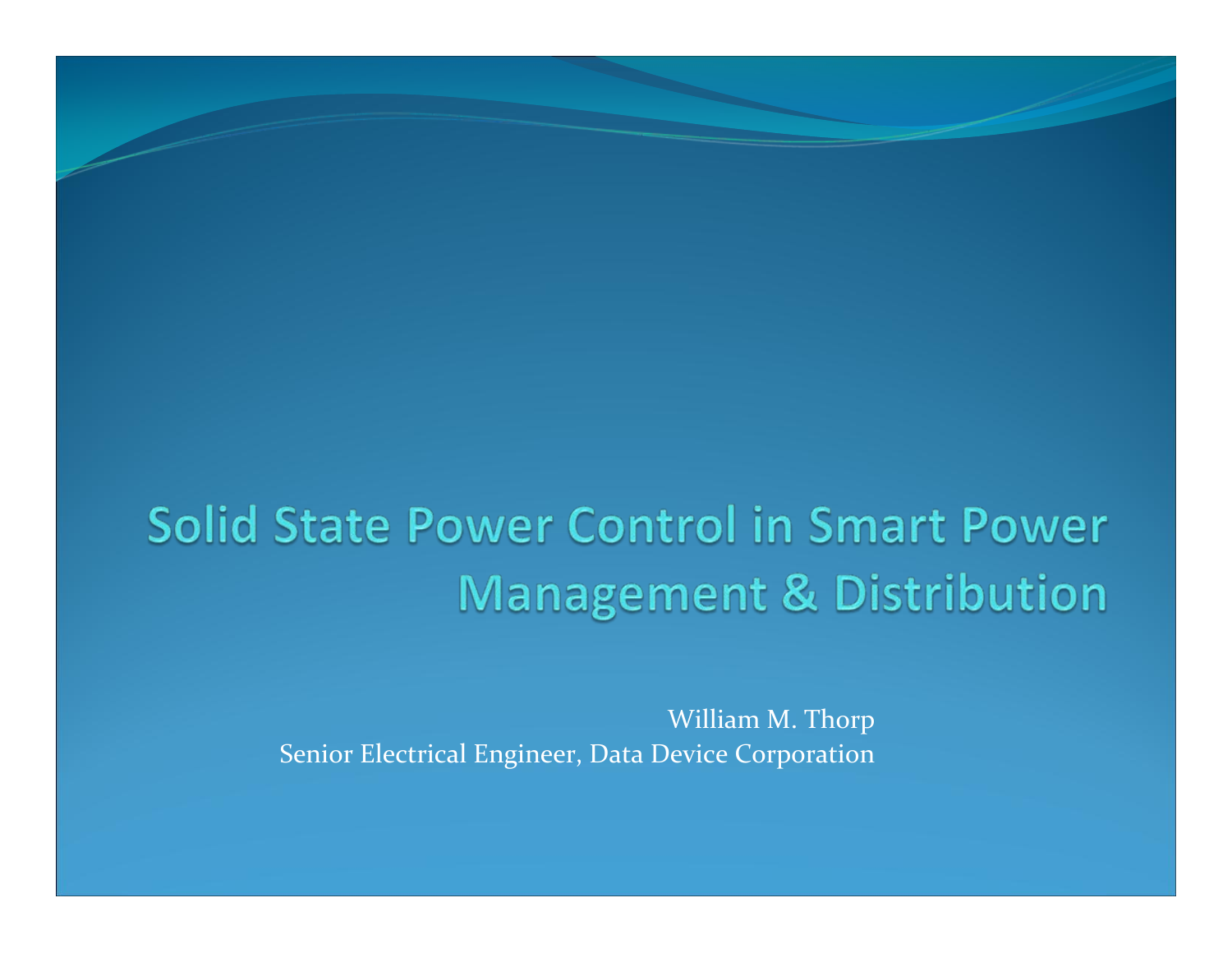# Introduction of SSPC on Military Vehicles

- Challenge: Reliability Impact of Thermal Mechanical Breakers and Relays
	- Wear‐out Mechanism
	- Fused or Oxidized Contacts
	- Uncontrolled Turn‐on and Turn‐off Impacting the Load
- Solution: Solid-State Power Controllers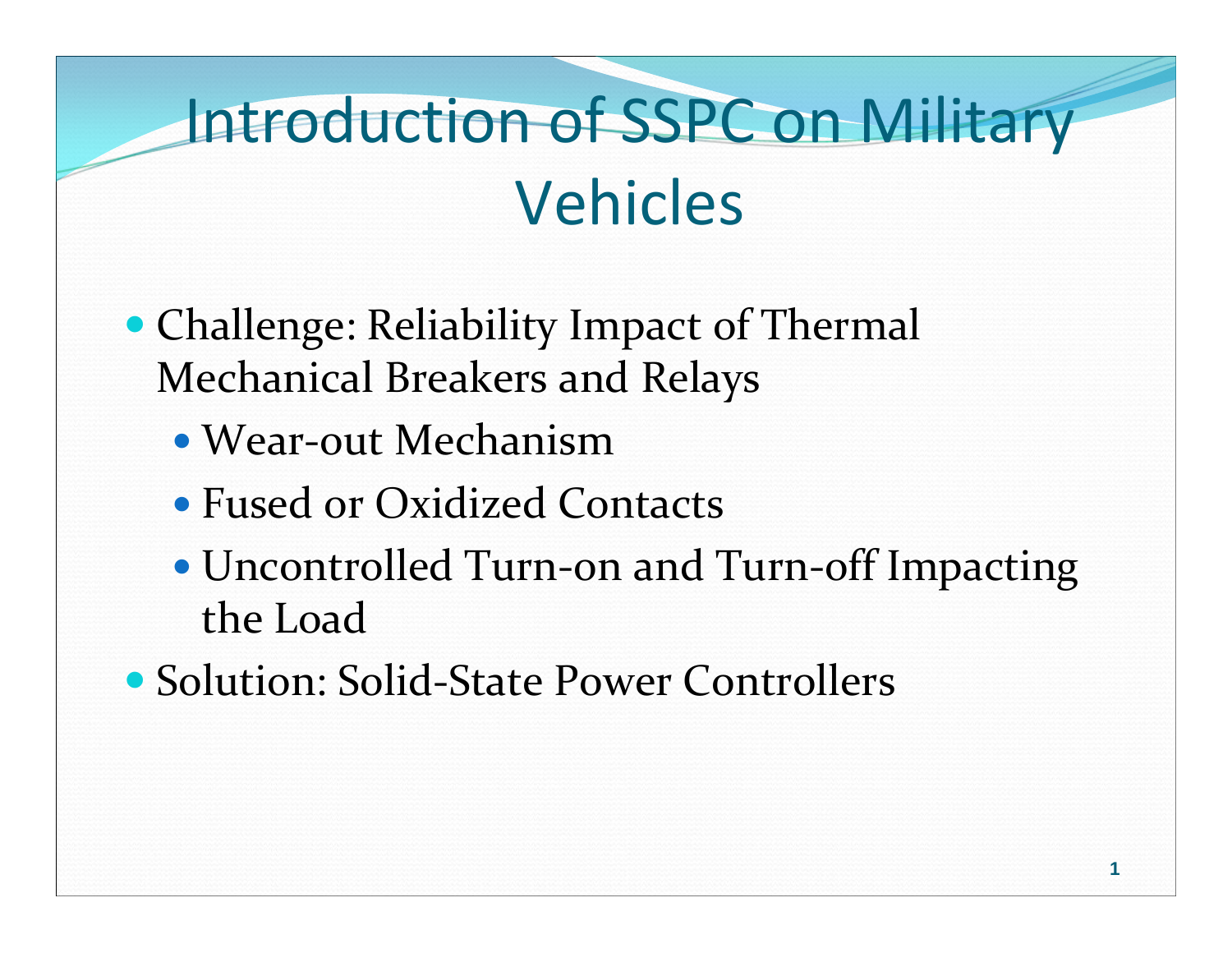#### SSPC Basic Functionality

- Provides the Same Protection of Harnesses and Loads as Thermal Breakers, but with <sup>a</sup> Solid‐ State Circuit
- Control Turn-On to Drive Large Capacitive Loads
- Control Turn-Off to Prevent Spikes on Inductive Loads
- Minimize EMI



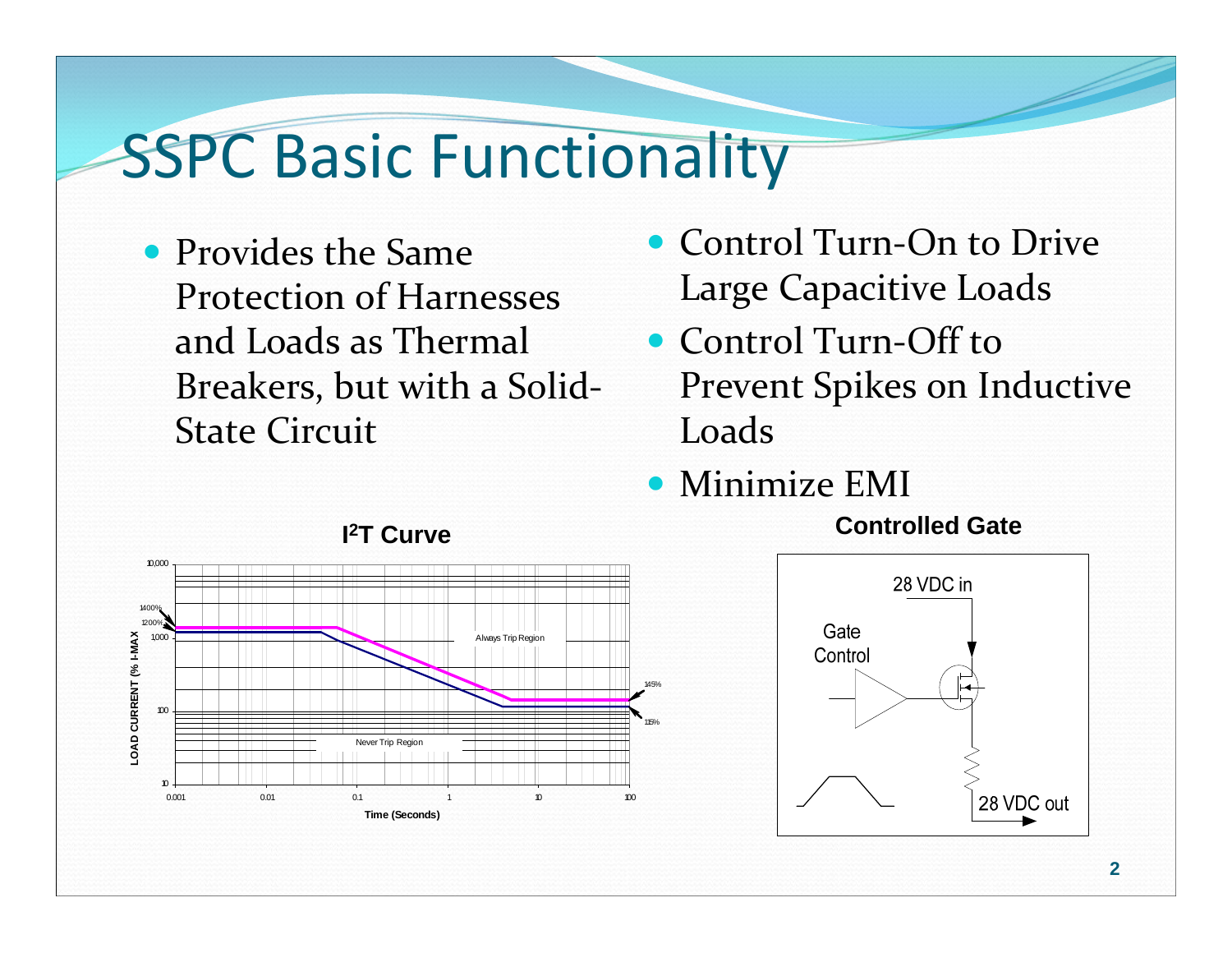# Ground Vehicle History

- M1A2 Abrams Tank
	- SSPC Inserted in 1988
	- >200K Nodes Installed
- M2A3 Bradley Fighting Vehicle
	- SSPC Inserted in 2004
	- >200K Nodes Installed
- SSPC Planned for...





- M88A2 Hercules Tank Recovery Vehicle
- Paladin/FAASV M109 Self‐Propelled Canon
- MULE
- JLTV
- $\bullet$  M-ATV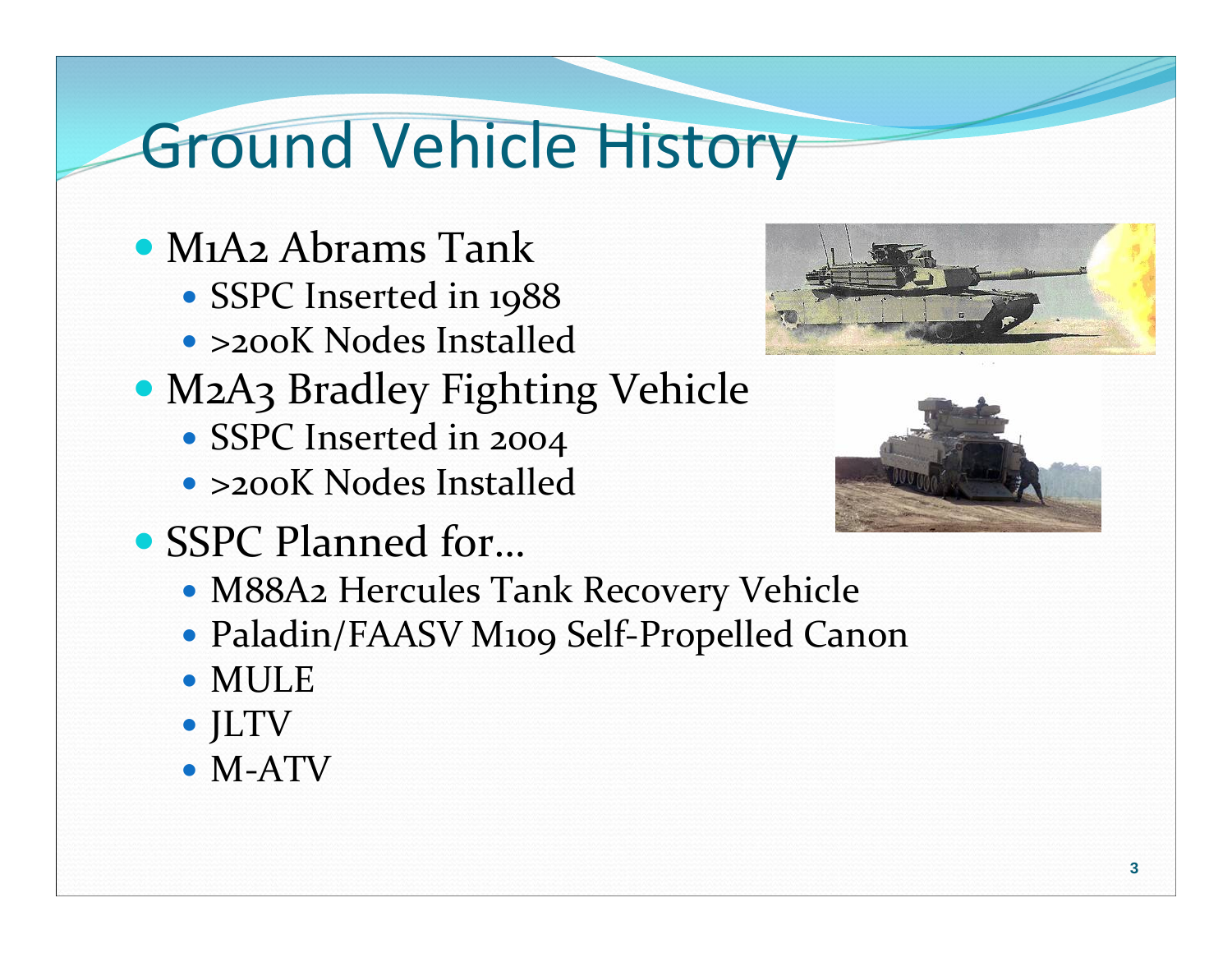# Power Distribution Challenges

#### New Challenges:

- Military Vehicles Require More Power, but have Limited Generation and Storage Capability Due to Weight and Size Constraints
- Power Systems are Inflexible, Making it Difficult to Configure Vehicles for Varying Missions
- Solution: Smart Solid State Power Controllers
	- Network Control
	- Autonomous Monitoring
	- Programmability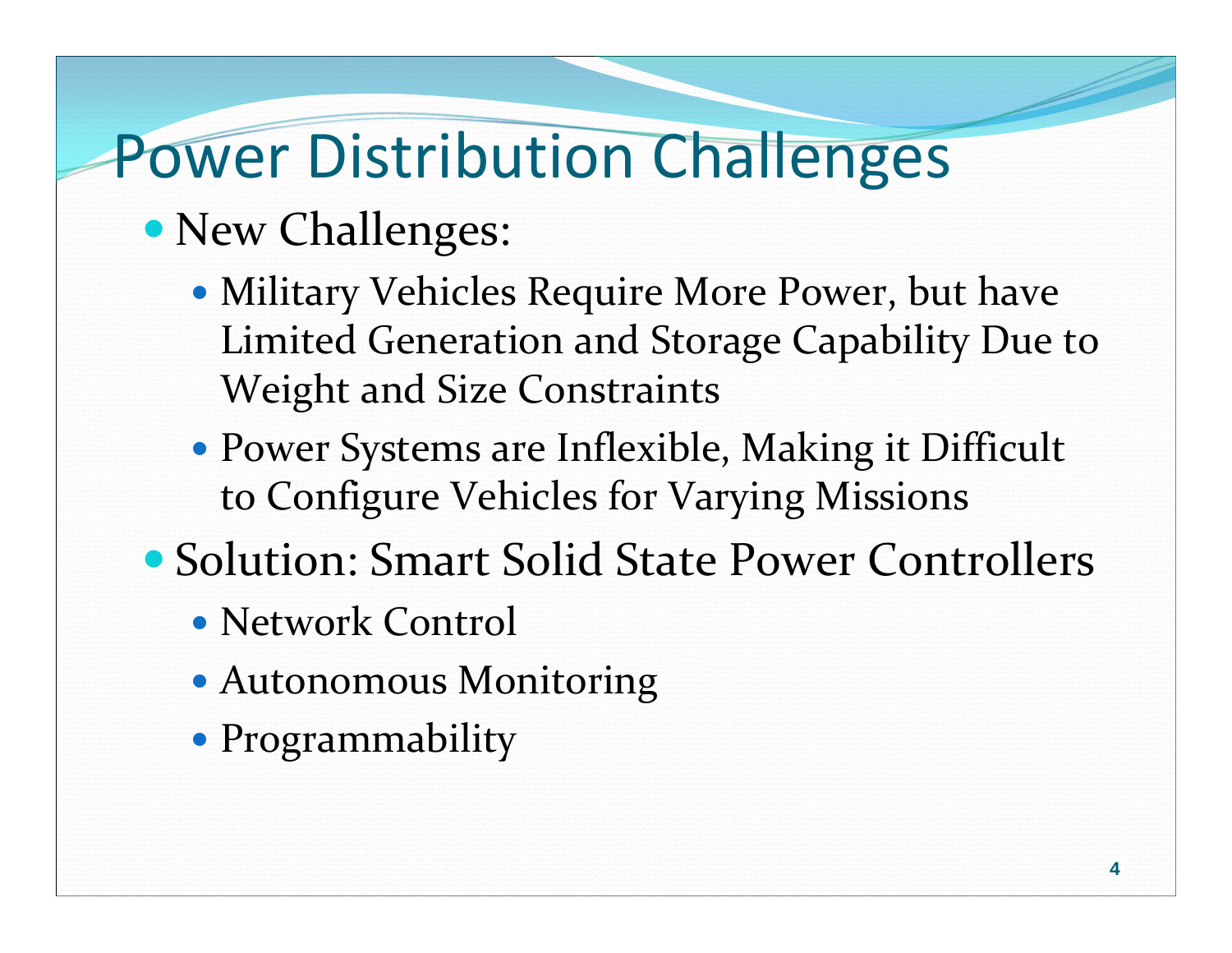#### Power Control Architectures

- **High Density Load Centers** 
	- One or More Power Distribution Units Handling Multiple Vehicle Loads
	- Implemented Using Multi‐Channel SSPC
- Point of Load
	- SSPC Modules Located Near Loads
- Design Considerations
	- Cost
	- Space
	- Load Mix
	- Flexibility



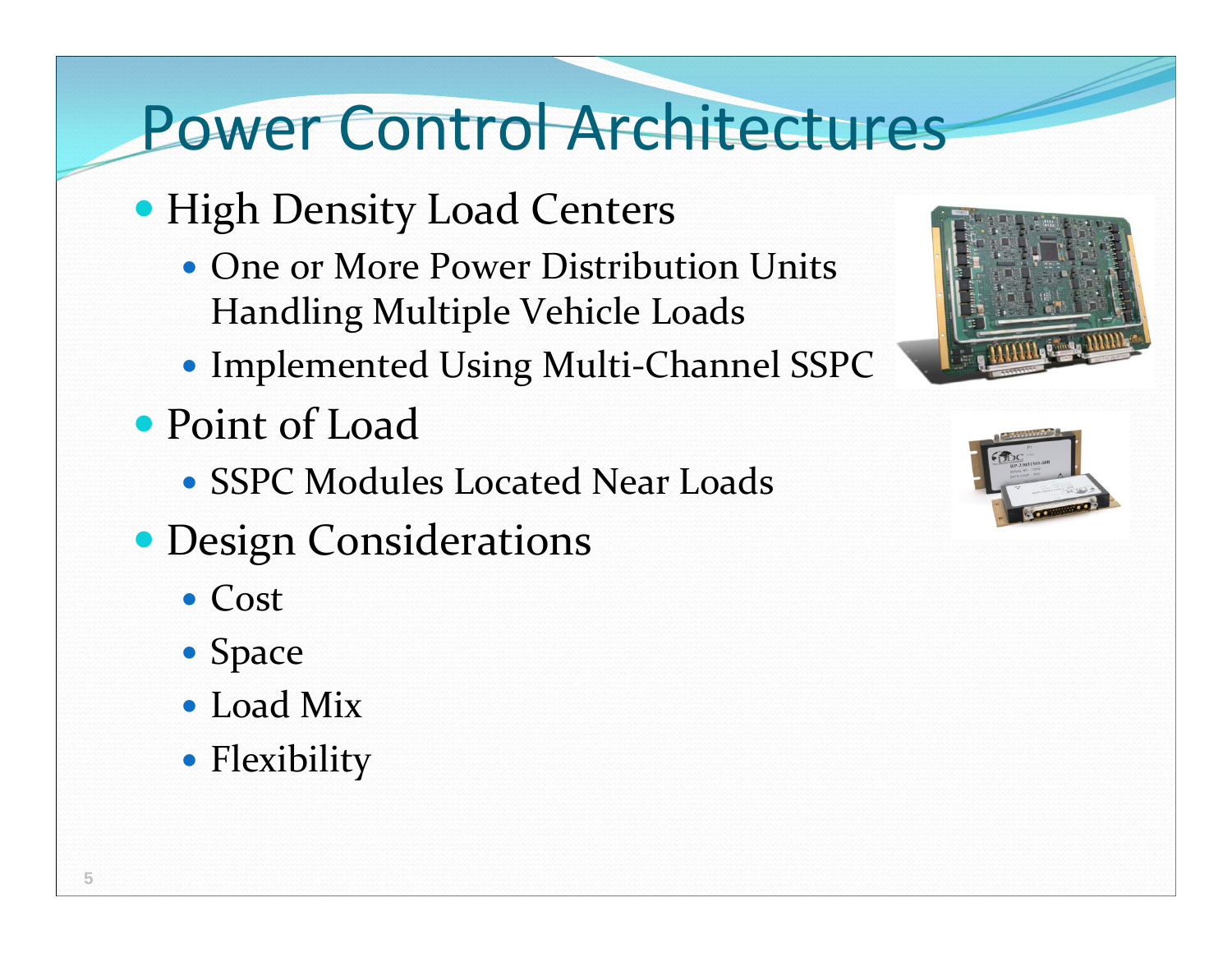#### **Power Distribution Example**

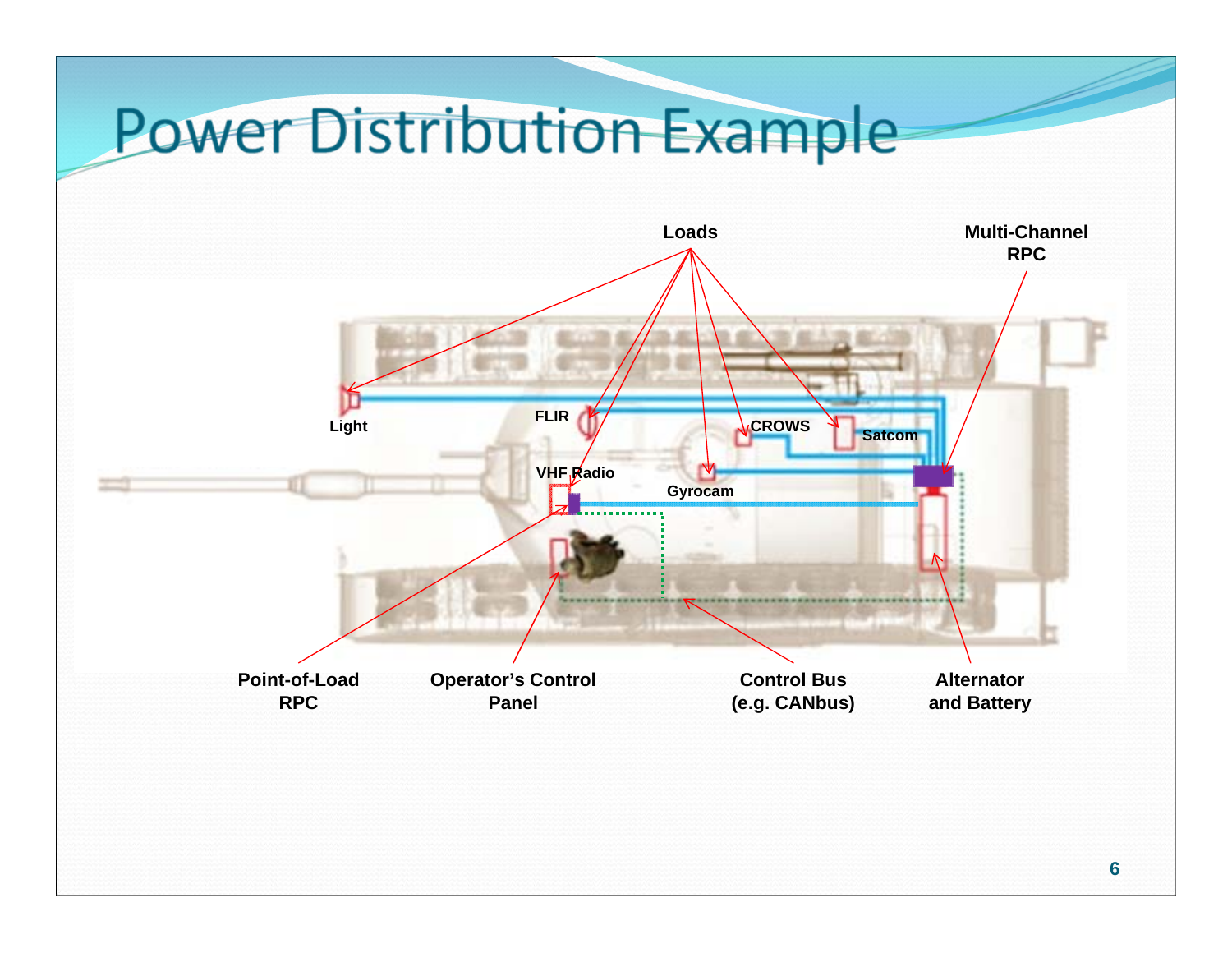### Smart SSPC Capabilities

- $\bullet$  Network Control (i.e., CAN SAE J1939, Ethernet)
	- State: On/Off
	- Status: Enabled/Tripped
	- Set Current Rating
	- Battle Override
- Enables…

#### Crew Offloading, Operating Mode Selection

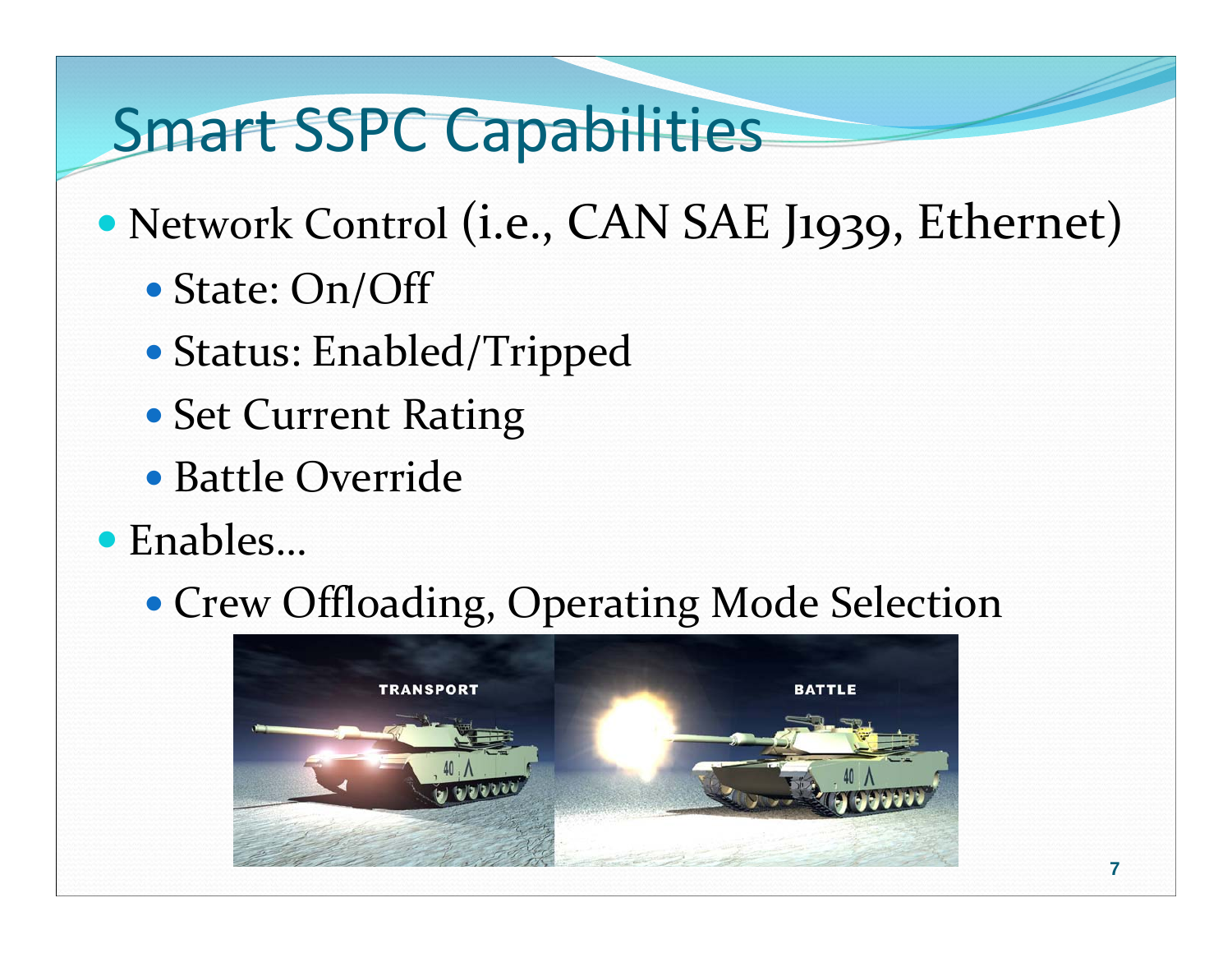## Smart SSPC Capabilities (Cont.)

- Network Monitoring of Load Health/Status
	- Get Output Channel Voltage and Current
	- Get SSPC Board or Load Temperature
	- Voltage, Current and Temperature Alarms
- Enables…
	- Real‐Time Power Management
		- 0 E.g., Load Shedding
		- Situational Load Profiles
	- Diagnostics
	- Prognostics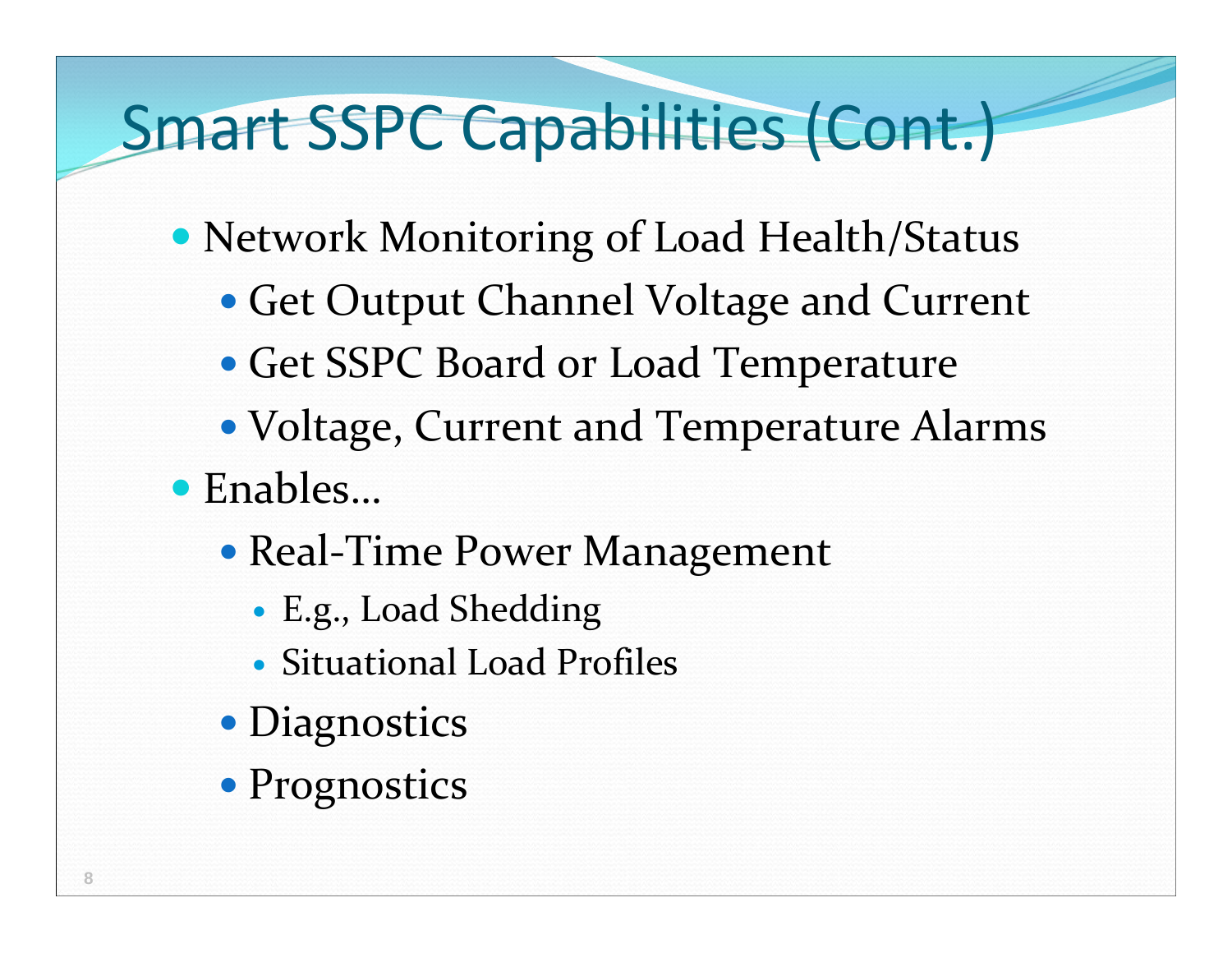### Smart SSPC Capabilities (Cont.)

- Adaptability Features
	- Wide Channel Trip Programming Range
	- Channel Paralleling
	- TARDEC Power Management API
- Enables…
	- Reduced Development Time and Cost
	- Reduced Part Number Count (i.e.,Common Modules)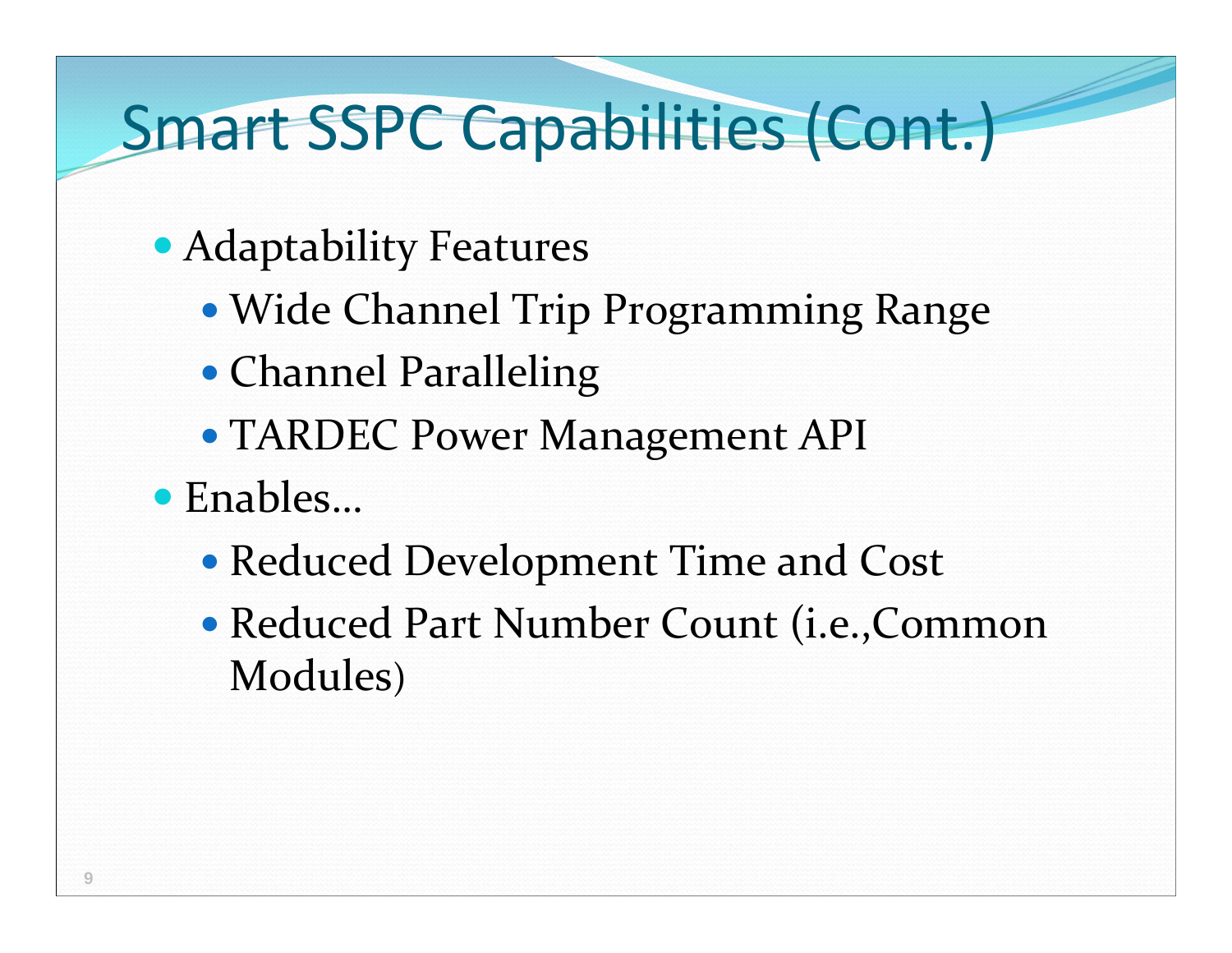# SSPC Design Challenges

- EMI
- Thermal Management and Dissipation
- Ruggedization and Reliability
- Robustness
	- In-rush Current
	- Transient Suppression
	- Connectors
	- Immune to Sympathetic Tripping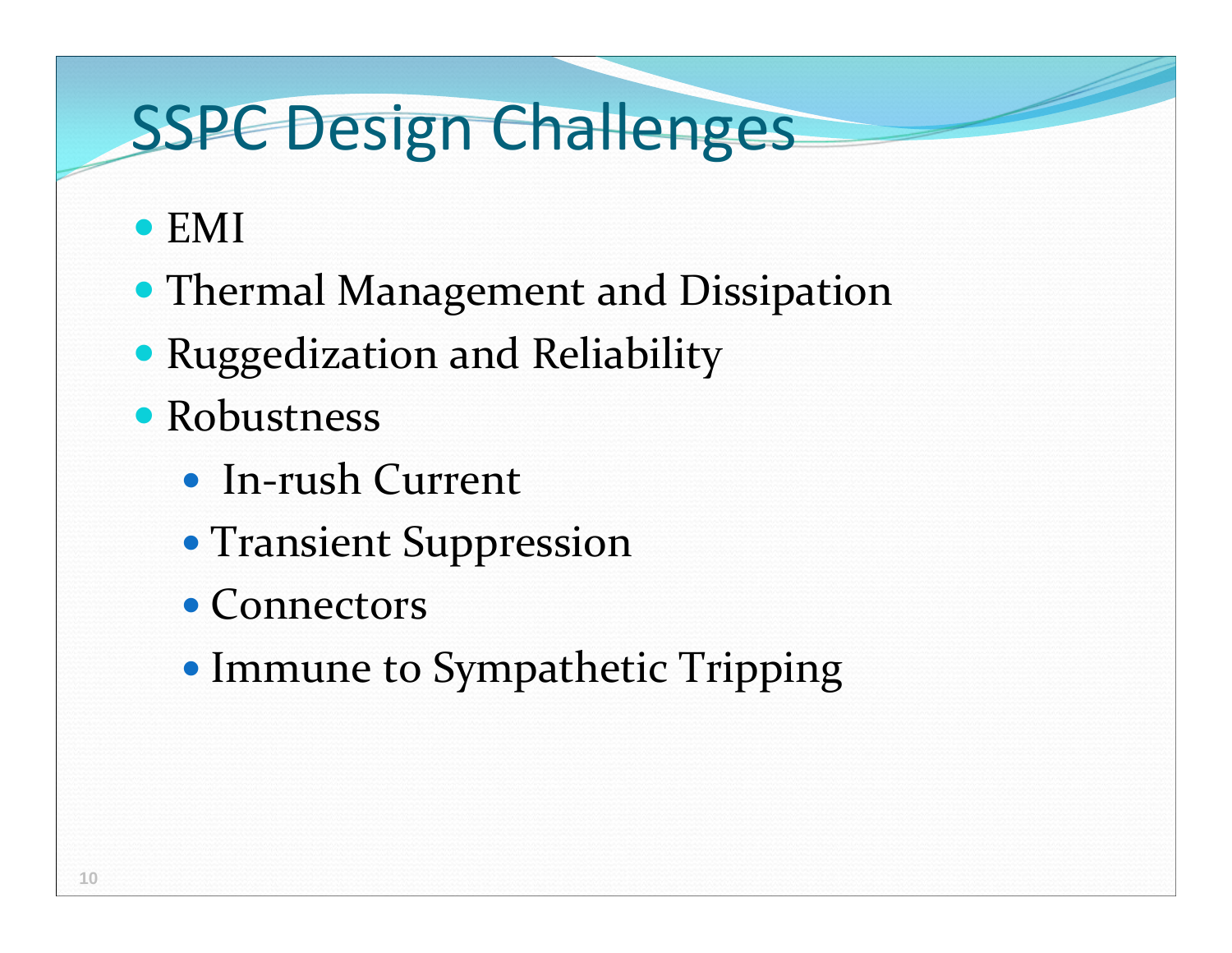# Technology Trends

- Diagnostics/Condition-Based Maintenance
	- Arc Fault Detection
	- Fault Location
	- Data Logging
- **Increased Power Densities** 
	- Higher Current Density SSPC's
	- Move to 610Vdc Primary Power Distribution
	- Silicon Carbide FETs